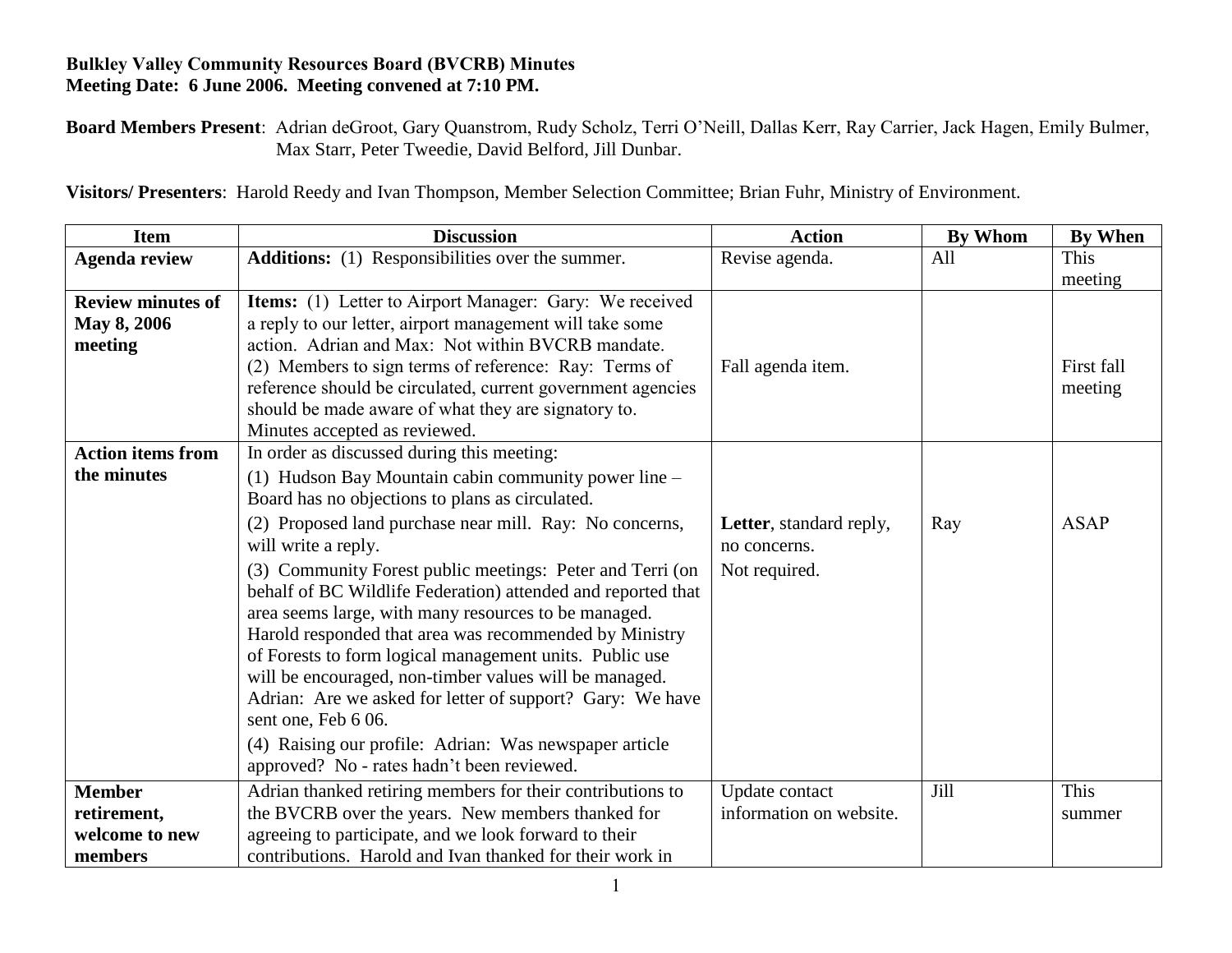| <b>Item</b>              | <b>Discussion</b>                                             | <b>Action</b>          | <b>By Whom</b> | <b>By When</b> |
|--------------------------|---------------------------------------------------------------|------------------------|----------------|----------------|
|                          | selecting the new members.                                    |                        |                |                |
|                          | Subcommittees do much of the work – new members should        | Consider subcommittee  | New members    | September      |
|                          | look at which ones they are interested in.                    | work.                  |                |                |
|                          | Gary: Orientation package handed out to new members.          | Review orientation     | New members    | September      |
|                          | Important to look at terms of reference, who has signed on    | package.               |                |                |
|                          | to them, and amendment process for LRMP.                      |                        |                |                |
|                          | Brian Fuhr: Government encourages these groups (also          |                        |                |                |
|                          | called Planning Implementation Committees). BVCRB is a        |                        |                |                |
|                          | model for others being established or revived, and has        |                        |                |                |
|                          | influenced MLAs as to value of land use planning. Morice      |                        |                |                |
|                          | will have one once LRMP is approved, Lakes will be            |                        |                |                |
|                          | reactivated, Kispiox will be ramped up, Kalum is active.      |                        |                |                |
|                          | Gary: We still don't have a completed AUP or RAMP. We         |                        |                |                |
|                          | have been struggling with these for years and now minor       |                        |                |                |
|                          | gaps need to be dealt with. Max: We seem to be using          |                        |                |                |
|                          | RAMP to avoid making decisions – is BVCRB responsible         |                        |                |                |
|                          | for leading the RAMP? Adrian: No, our task is to push for     |                        |                |                |
|                          | implementation of LRMP commitments.                           |                        |                |                |
| <b>Signing Authority</b> | Motion: Appoint Max Starr as additional signing authority.    | Update signing         | Max Starr,     | <b>ASAP</b>    |
|                          | Moved by Adrian deGroot, seconded by Ray Carrier. All in      | authorities at BVCU.   | Adrian         |                |
|                          | favour. Max: Ensure that BVCRB has non-profit status at       |                        | deGroot,       |                |
|                          | BVCU to avoid service charges.                                |                        | David Watts.   |                |
| <b>Referrals/Issues</b>  | (1) Presentation by Len Vanderstar: Len did not attend.       |                        |                |                |
|                          | Brian Fuhr advised that Len was to describe MOE activities    |                        |                |                |
|                          | within Ag/Wildlife areas, most of which are in the Valley     |                        |                |                |
|                          | zone of the Bulkley LUP.                                      |                        |                |                |
|                          | (2) Orange Trail and Higgins Creek Road - letter from BV      | Letter stating that we | Dallas         |                |
|                          | Quad Riders requesting ATV use on these roads. They are       | want to follow the     |                |                |
|                          | closed in LRMP. We replied stating that we want RAMP in       | process.               |                |                |
|                          | place. Government reply was that funding for RAMP             |                        |                |                |
|                          | completion is not available, so would we allow limited use,   |                        |                |                |
|                          | upon verbal request with Parks written reply? Discussion      |                        |                |                |
|                          | followed re: Process for approving such requests. Gary:       |                        |                |                |
|                          | there is a process, we must follow it. Adrian: If the request |                        |                |                |
|                          | is reasonable, and we wait for RAMP, opportunities will be    |                        |                |                |
|                          | limited. Ivan: LRMP is meant to be dynamic, but processes     |                        |                |                |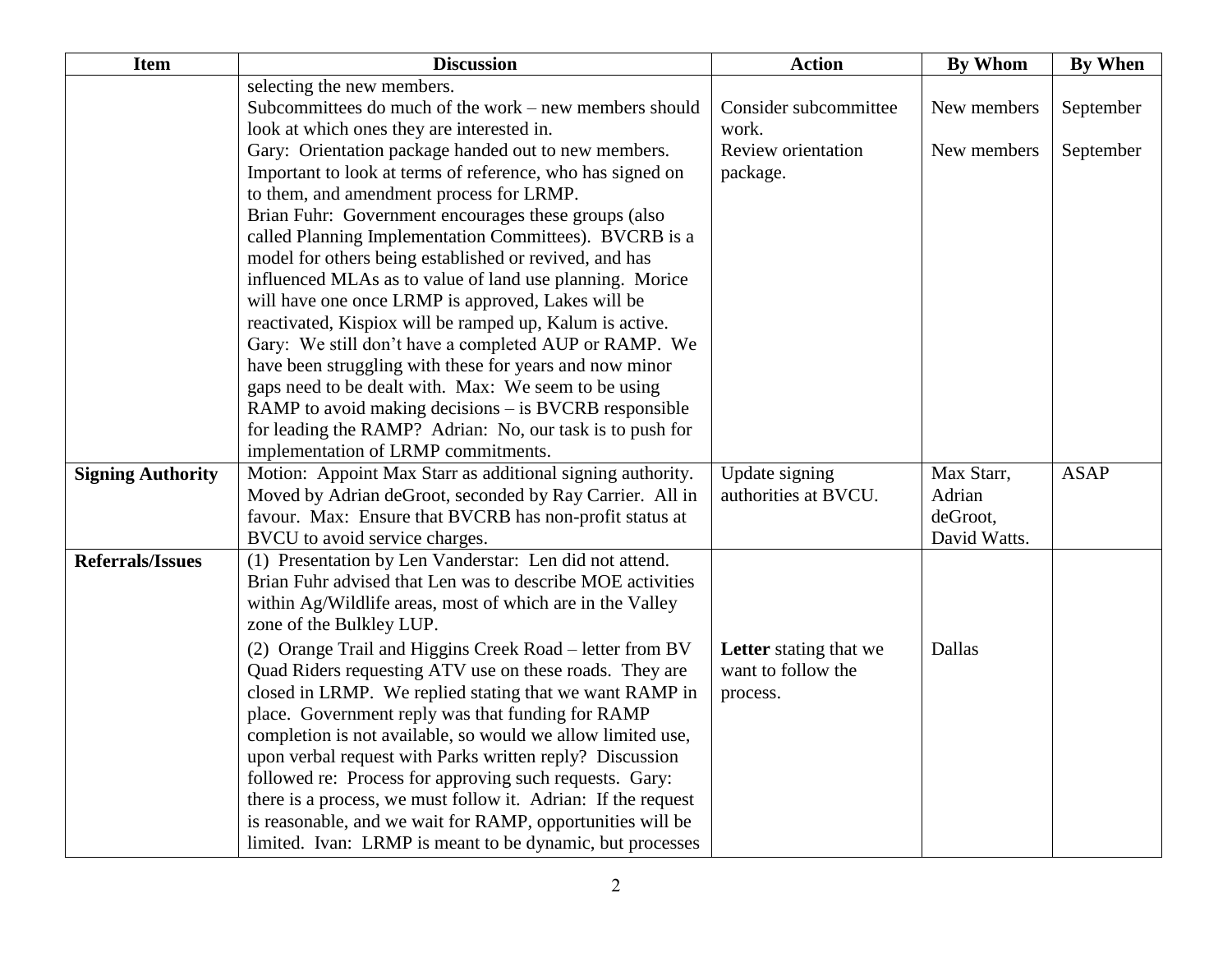| <b>Item</b> | <b>Discussion</b>                                                                                                                                                                                                                                                                                                                                                                                                                                                                                                                                   | <b>Action</b>                                                                                                                                                                                                      | <b>By Whom</b>                                 | <b>By When</b> |
|-------------|-----------------------------------------------------------------------------------------------------------------------------------------------------------------------------------------------------------------------------------------------------------------------------------------------------------------------------------------------------------------------------------------------------------------------------------------------------------------------------------------------------------------------------------------------------|--------------------------------------------------------------------------------------------------------------------------------------------------------------------------------------------------------------------|------------------------------------------------|----------------|
|             | need to be followed. Max: We need to communicate the<br>process to the proponents. Dallas: Parks needs to know that<br>we won't make their decisions.                                                                                                                                                                                                                                                                                                                                                                                               |                                                                                                                                                                                                                    |                                                |                |
|             | (3) Coal Bed Methane: Ivan: Extraction process may<br>affect water quality, and will be a big issue in this area.<br>Ministry of Energy and Mines started 60-day public review<br>today. Next BVCRB meeting will be one month after end of                                                                                                                                                                                                                                                                                                          | (1) Contact Ministry of<br>Energy and Mines to<br>advise them of our<br>position.                                                                                                                                  | Adrian                                         | June 7         |
|             | review. BVCRB has good track record for involving the<br>public. Therefore Ivan suggests we advise Ministry that<br>public review must be longer and not over the summer<br>months. Adrian: A public forum is upcoming, public<br>review should follow. Additional issue is that Oil and Gas<br>Tenures does not regularly deal with public involvement,<br>and in addition, may not know what our mandate is. Emily:<br>Outrider Energy is not powerless. Decision is to write to<br>agencies about our concerns and bring to the attention of the | (2) Letter to Ministry of<br>Energy and Mines, Land<br>Access Titles Branch,<br>stating that community<br>education is needed, and<br>review period should be<br>postponed and<br>lengthened. Copy to<br>Outrider. | Emily                                          | June 13        |
|             | public via local media. Note: Max: www.sedar.com<br>outlines BC exploration projects.                                                                                                                                                                                                                                                                                                                                                                                                                                                               | (3) Letter to Outrider.<br>Copy to Ministry.<br>$(4)$ Copy to CFJC, The<br>Peak, and Interior News<br>(5) Prepare and pay for<br>article for Interior News.                                                        | Emily<br>Emily and<br>David B.<br>Not decided. | June 13        |
|             | 9:15 PM: Ivan Thompson and Harold Reedy excused<br>themselves from the meeting and thanked the BVCRB for<br>dinner.                                                                                                                                                                                                                                                                                                                                                                                                                                 |                                                                                                                                                                                                                    |                                                |                |
|             | (4) Referral: License of Occupation for Meteorological<br>towers: After discussion of visual impact and potential for<br>wind power generation, it was decided that there is no<br>conflict with the LRMP.                                                                                                                                                                                                                                                                                                                                          | Letter: Standard reply                                                                                                                                                                                             |                                                |                |
|             | (5) Referral: Hudson Bay Mountain Adventures License of<br>Occupation application: Rudy reported on meeting with<br>Terry Pratt on June 5: Formal application for tenure is<br>upcoming – this is application for a study area only. Study<br>area is for a 5 year term, retracted once master plan is<br>approved, and can't be used to control access. Destructive<br>tests not allowed. Adrian: Then no comment required.                                                                                                                        | <b>Letter</b> to Terry Pratt<br>thanking her for the<br>meeting. No further<br>comment re: referral<br>required.                                                                                                   | Dallas                                         |                |